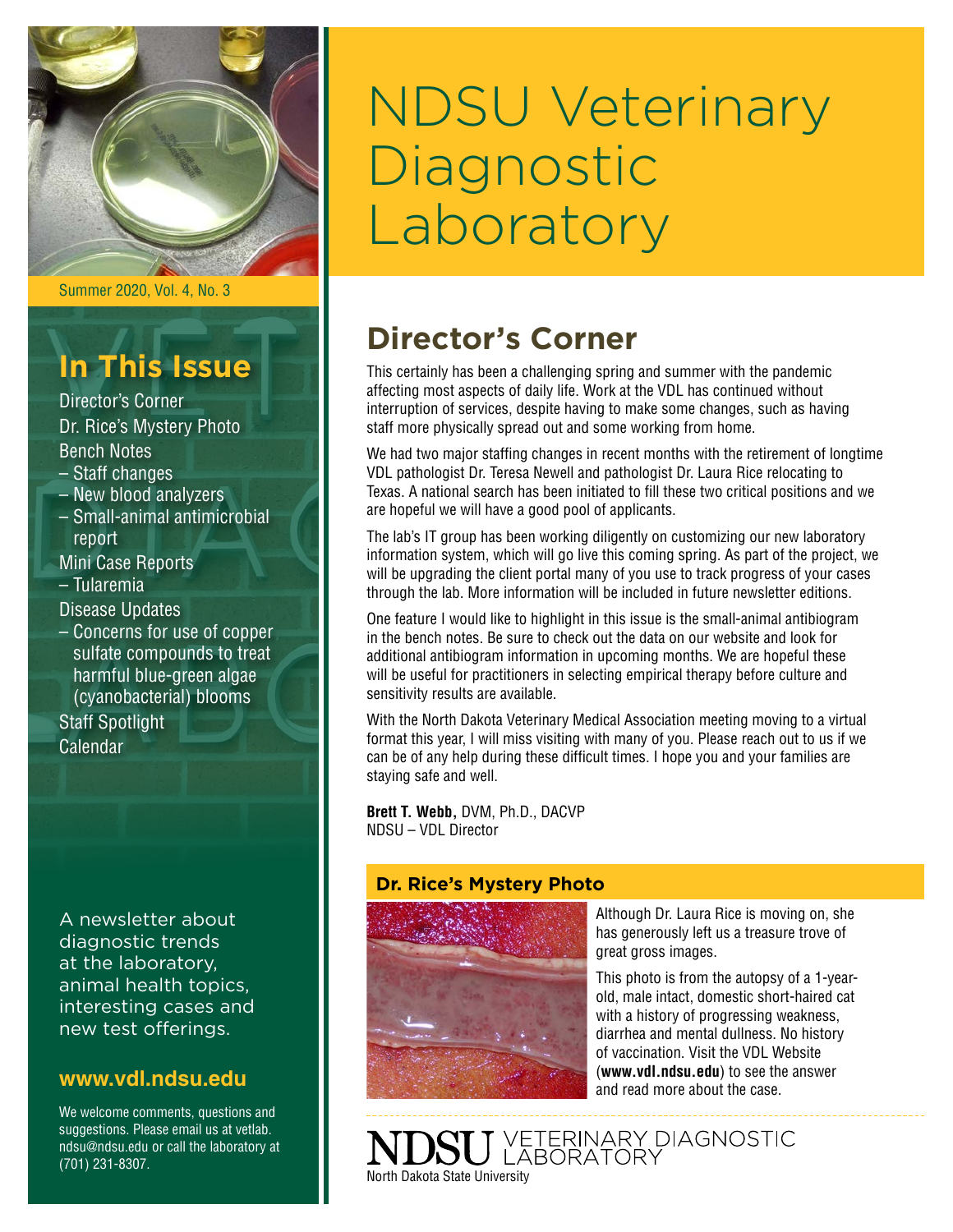# **Bench Notes**

### **Staff Changes**

The VDL now has a full-time quality manager, **Dawn Walden.** She has been the part-time quality manager with VDL for the past 12 years and has been key in preparing and successfully navigating the lab through the accreditation process with the American Association of Veterinary Laboratory Diagnosticians (AAVLD). As a full-time staff member, Dawn will have more time to devote to ensuring quality at the VDL, as well as helping in the administrative office answering phones and processing samples.

### **New Blood Analyzers**

The VDL has new hematology and chemistry analyzers. The hematology analyzer performs complete blood counts from dozens more species than the previous system, while the liquid-based chemistry analyzer can run an array of large- and small-animal panels.

In addition, a new point-of-care immunoassay system can determine blood levels of T4, progesterone, fibrinogen, cortisol, phenobarbital and more. The availability of these point-of-care tests will be based on client needs. Please visit **[https://tinyurl.com/](https://tinyurl.com/ya8xtnce) [ya8xtnce](https://tinyurl.com/ya8xtnce)** to tell us which tests will serve you and your patients best. All CBCs and chemistry panels are run the same day if received prior to 1 p.m.

### **Small-animal Antimicrobial Report**

The full report can be accessed from the VDL website at **www.vdl.ndsu.edu/wp-content/ [uploads/2020/08/2019-Small-animal](http://www.vdl.ndsu.edu/wp-content/uploads/2020/08/2019-Small-animal-antibiograms.pdf)antibiograms.pdf**.

Antimicrobial data were collected from at least 30 different antimicrobial susceptibility test (AST) reports for *Staphylococcus pseudintermedius, Pseudomonas aeruginosa, Escherichia coli* and *Proteus mirabilis* cultured from cat and dog urine samples and canine ear swabs submitted in 2019. Antibiograms are cumulative AST reports of bacterial isolates intended to show resistance trends through time. They are useful in monitoring antimicrobial resistance in a population and help clinicians choose empiric therapy until an AST report for cultured bacterium is available from the laboratory. However, antibiograms do not represent isolates from all patient populations and may vary greatly by geographic region or species. Thus, antibiograms are intended for use in conjunction with traditional culture and sensitivity testing and samples still must be sent to the laboratory for testing. To obtain reliable results, samples always should be collected prior to administering antimicrobial therapy.

# **Mini Case Report**

### **Tularemia**

The case for this issue is from an **adult cat that mysteriously died** at home. The owner performed the autopsy and brought selected tissues into the referring veterinarian, who submitted them to the VDL for additional testing.

On gross examination, the cat had dozens of 5- to 10-millimeter (mm) diameter raised, firm, tan nodules throughout the spleen (Figure 1A). Microscopically, the splenic nodules corresponded to necrosis and inflammation characterized by eosinophilic cellular and karyorrhectic debris, small to moderate amounts of fibrin, and moderate numbers of degenerate neutrophils with fewer macrophages and lymphocytes (Figure 1B). PCR was positive for *Francisella tularensis,* the causative agent of tularemia.

Multifocal tan nodules in the spleen can denote neoplasia (e.g., lymphoma) or may be due to necrosis and inflammation. Two infectious causes of necrotizing splenitis are tularemia and plague (*Yersinia pestis*).

Dogs, cats and humans can become infected with *F. tularensis* after being bitten by an infected tick. Dogs and cats also may become infected when they ingest infected rodents or rabbits. Infections in people also arise from inhalation of infected aerosols or through ingestion of contaminated food or water.

Cases of tularemia also have been reported in foals and sheep with heavy infestations of ticks. Zoo animals also have been infected with tularemia, especially in areas with heavy rodent or rabbit populations.

**Figure 1: Spleen from a cat. Throughout the splenic parenchyma are variably sized white to tan nodules (A) that correspond to regions of inflammation microscopically (B).** (Gross image by L. Rice, NDSU. Photomicrographs by H. Pecoraro, NDSU).

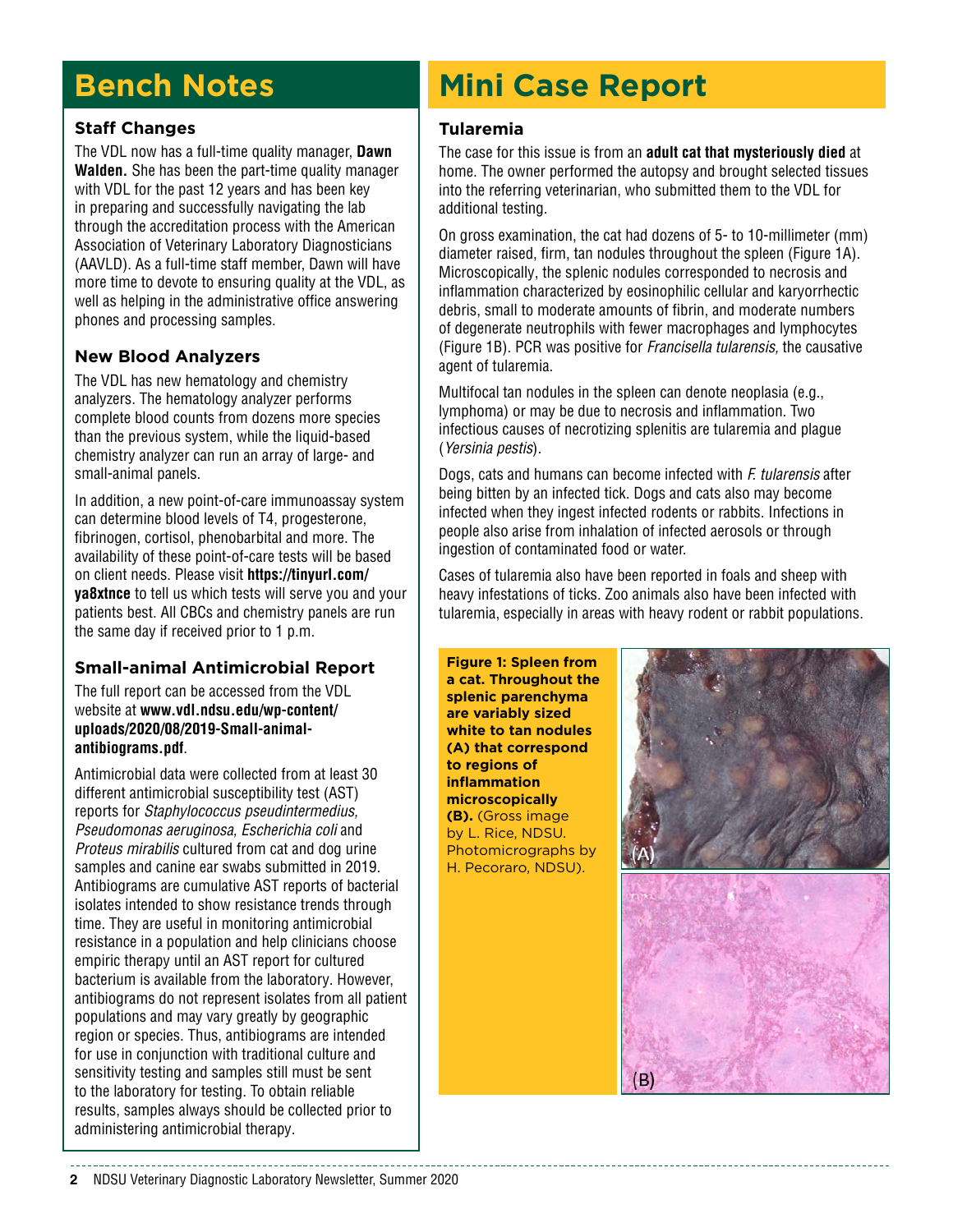### Disease Updates

#### **Concerns for Use of Copper Sulfate Compounds to Treat Harmful Blue-green algae (cyanobacterial) Blooms**

Michelle Mostrom, DVM, MS, PhD, DABVT, DABT, VDL Toxicologist

The practice of routinely applying algicides to water sources, whether the use is indicated, should be discouraged.

Livestock producers may ask veterinarians about the use of copper sulfate to treat harmful blue-green algae or cyanobacterial blooms in sloughs or ponds used for livestock water. While copper sulfate can quickly lyse the algal cells releasing algal toxins into the water, the use of copper sulfate in a water body has several requirements in North Dakota. Copper sulfate also has recommended restrictions for use, as well as side effects that potentially can be harmful to the environment.

If using copper sulfate in a body of water in North Dakota, the North Dakota Department of Environmental Quality's water division (701-328-5210) should be contacted to discuss the following requirements:

- 1) The chemical must be labeled as a pesticide with a manufacturer's label.
- 2) Applicators must fill out the pesticide applicators notification 20 days prior to application of any pesticide. The pesticide application general permit can be found at [https://deq.nd.gov/publications/wq/2\\_NDPDES/](https://deq.nd.gov/publications/wq/2_NDPDES/PesticideApp/PesticideDischargeGeneralPermit.pdf) [PesticideApp/PesticideDischargeGeneralPermit.pdf.](https://deq.nd.gov/publications/wq/2_NDPDES/PesticideApp/PesticideDischargeGeneralPermit.pdf)
- 3) Pesticide application must follow the rates as provided on the manufacturer's label and guidance.

Prior to application of copper sulfate to treat a harmful bluegreen algae bloom:

- 1) Determine the correct copper formulation.
- 2) Calculate the proper dosage (pounds of copper sulfate per surface acre of water). The dosage application of copper sulfate to water is based on the surface area of water and treatment of the top two feet of lake surface where the bluegreen algae grow, not the entire volume of the water body.
- 3) Know the water hardness and alkalinity. In hard water or alkaline water (high water pH is fairly common in North Dakota), the copper sulfate tends to settle out of water to the bottom within 24 hours after application and is not effective to treat the bloom. Copper sulfate can persist in sediment and become potentially toxic to plant and animal life.
- 4) Consider target species and potential effects on fish and benthic invertebrates.
- 5) Be aware that livestock should be prevented from accessing treated water for at least 10 to 14 days post treatment.
- **6) Toxins released from lysis of blue-green algae can remain in algal mats on the shore or in the water for up to four- to six weeks and be a hazard to livestock.**



**Blue-green algae bloom.** (Photo courtesy of Kevin Sedivec, NDSU professor of range science)

Be aware that many copper sulfate products are not allowed for use in water. Aquatic copper products are available. Chelated copper remains in solution longer with greater contact with the algae. Copper not in solution or applied to shorelines is not effective.

Side effects reported after numerous copper sulfate treatment in lakes in the upper Midwest include:

- 1) Intended temporary killing of algae with recovery of algal population within seven to 21 days post treatment – so very ineffective. **Repeat blooms could be more severe.**
- 2) Depletion of dissolved oxygen by decomposition of dead algae
- 3) Accelerated phosphorus recycling from the lakebed
- 4) Fish kills
- 5) Copper accumulation in the sediments, which may render the water source not usable for sheep
- 6) Tolerance adjustments of certain algae to higher copper sulfate dosages
- 7) Shift of species from green to blue-green algae and from game fish to rough fish
- 8) Disappearance of macrophytes (large aquatic plants)
- 9) Reduction in benthic macroinvertebrates

The best method to avoid harmful algal blooms is to develop an alternative water source such as a well with a solar pump and tank. Another option is to fence the water source and establish a vegetated buffer that will filter the water flowing into the dugout. The installation of an intake, solar pump and tank would complete the system. While an algal bloom still may occur, the buffer and lack of cattle loafing in and around the water should improve the conditions.